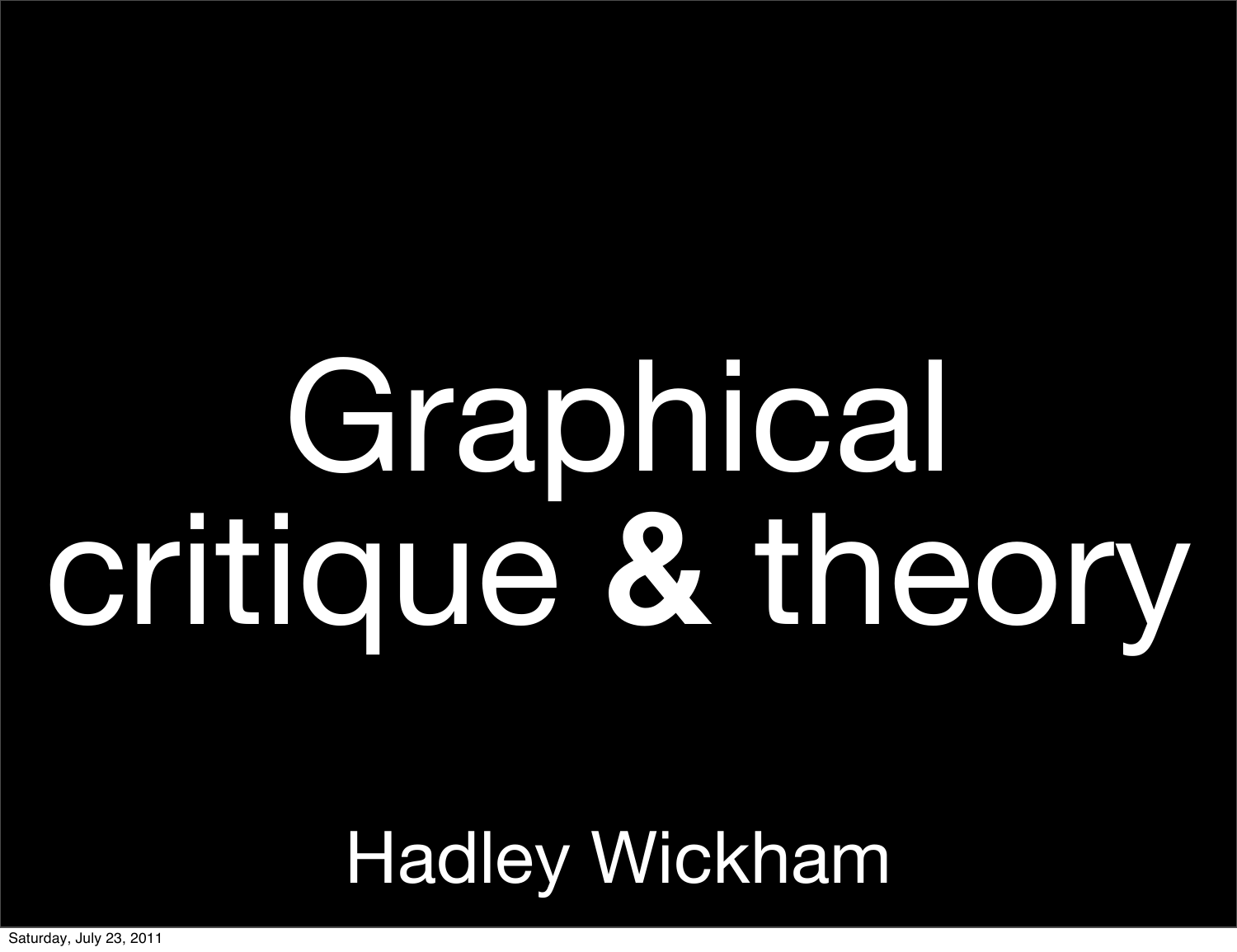# Exploratory graphics

Are for **you** (not others). Need to be able to create rapidly because your first attempt will never be the most revealing.

Iteration is crucial for developing the best display of your data.

Gives rise to two key questions: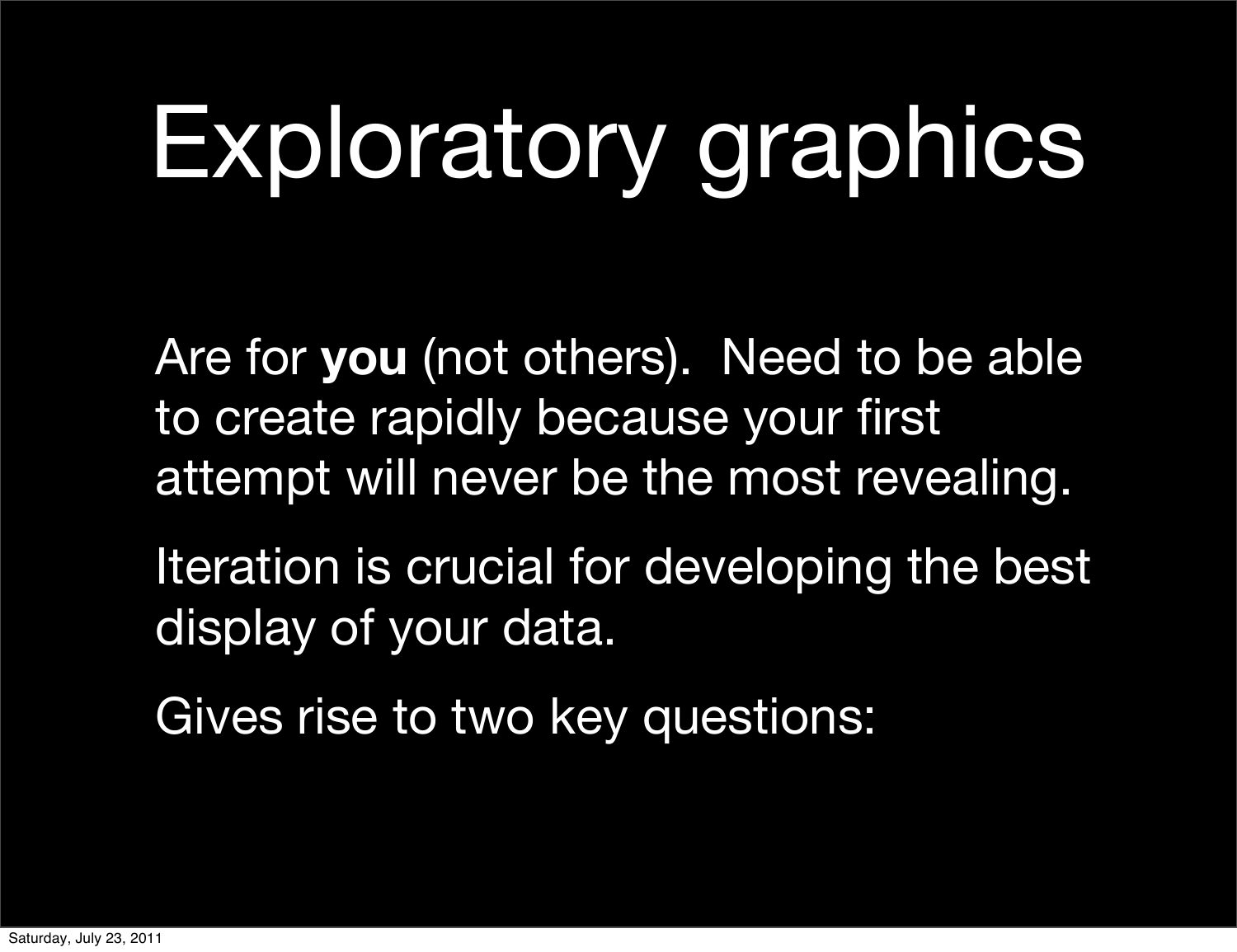# **What** should I plot? **How** can I plot it?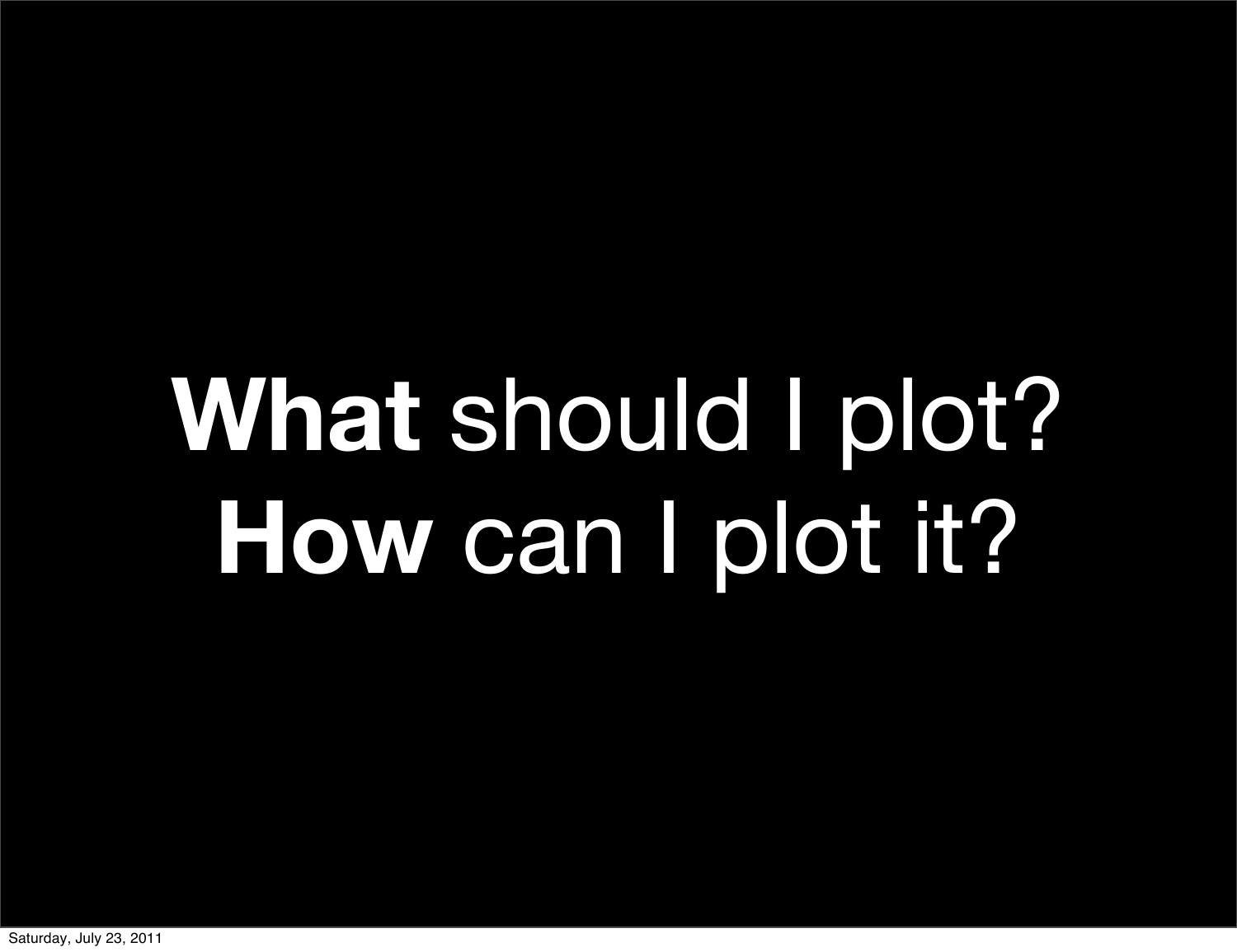## Two general tools

Plot critique toolkit: "graphics are like pumpkin pie"

Theory behind ggplot2: "A layered grammar of graphics"

#### plus lots of practice...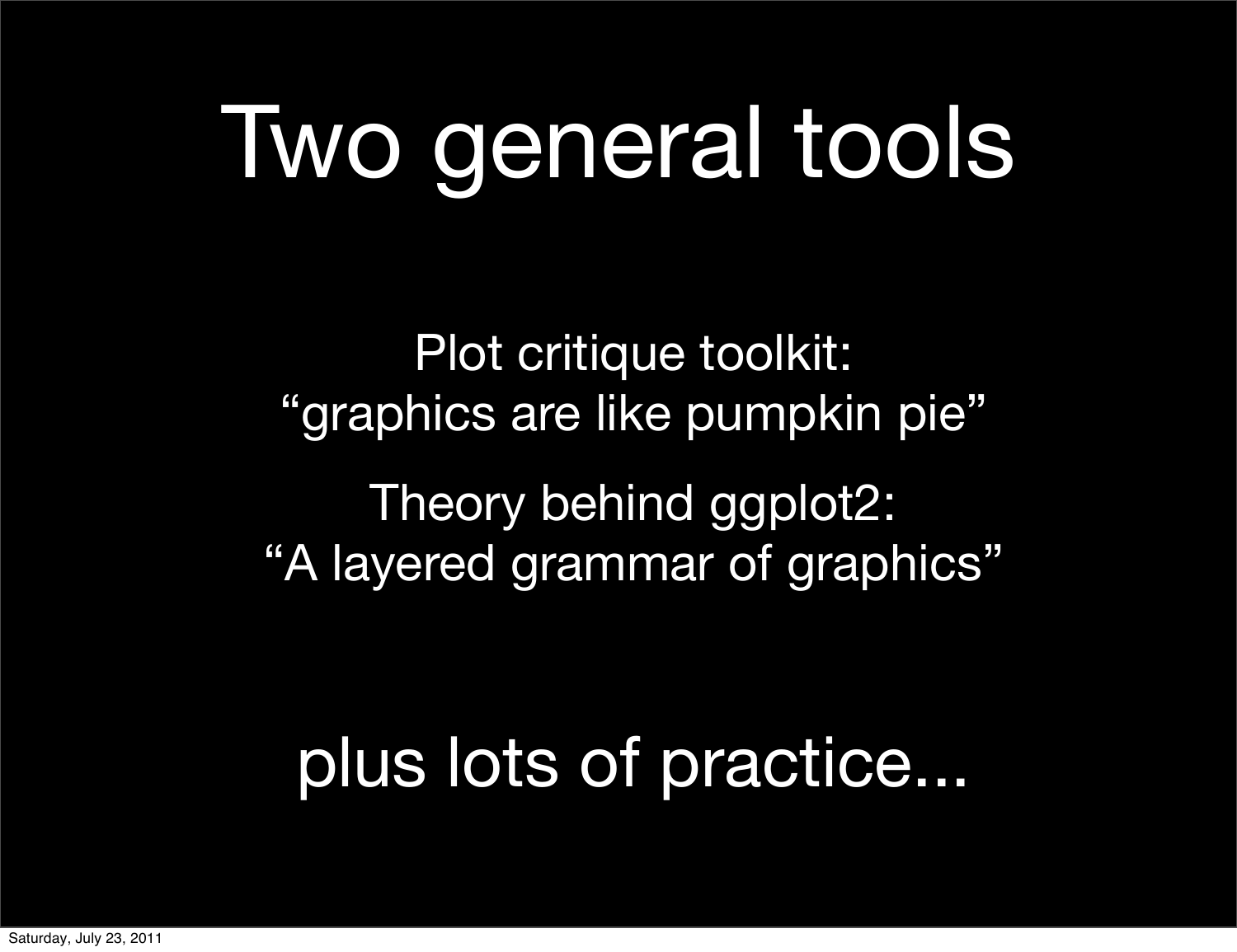# Graphics are like pumpkin pie

#### The four C's of critiquing a graphic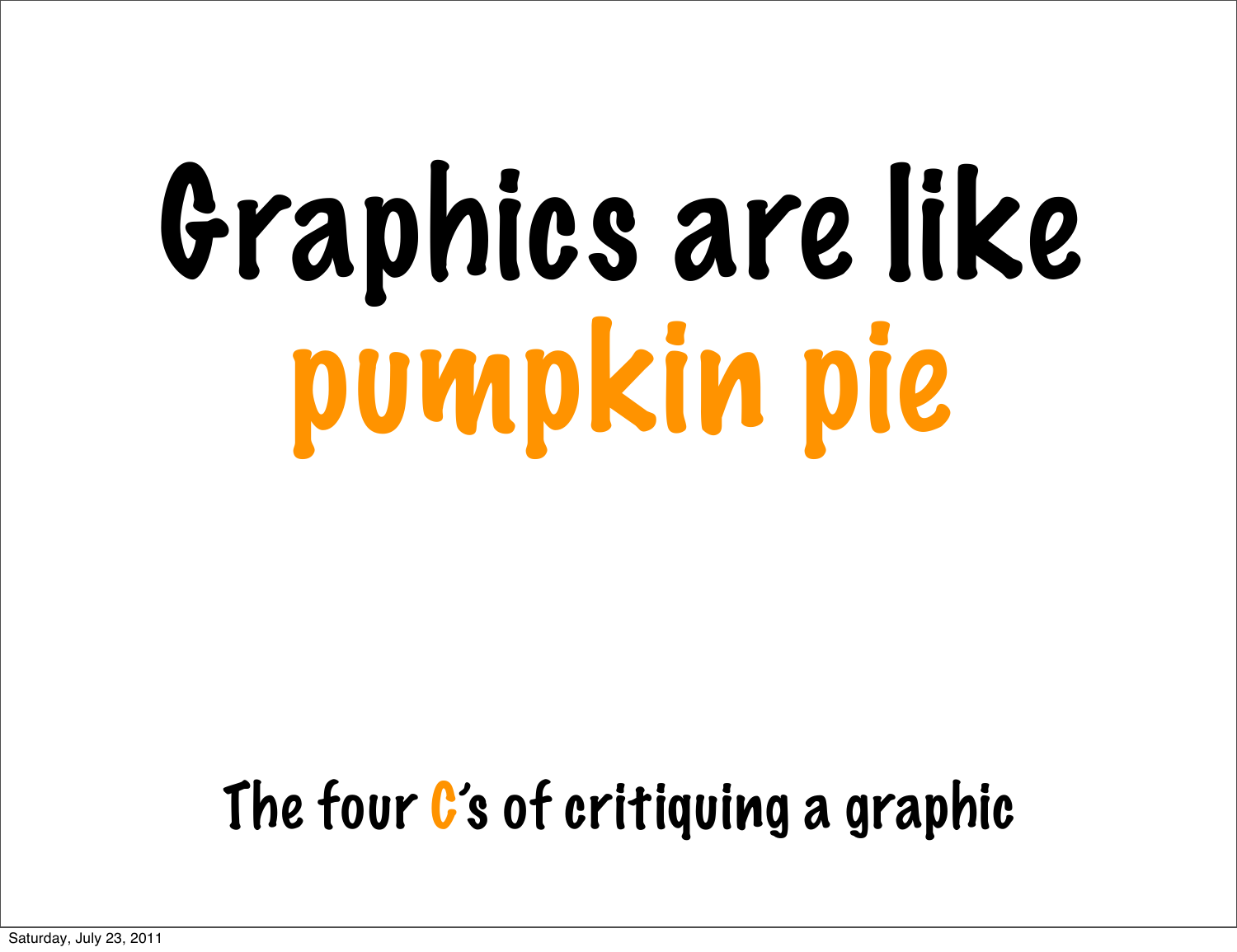# Content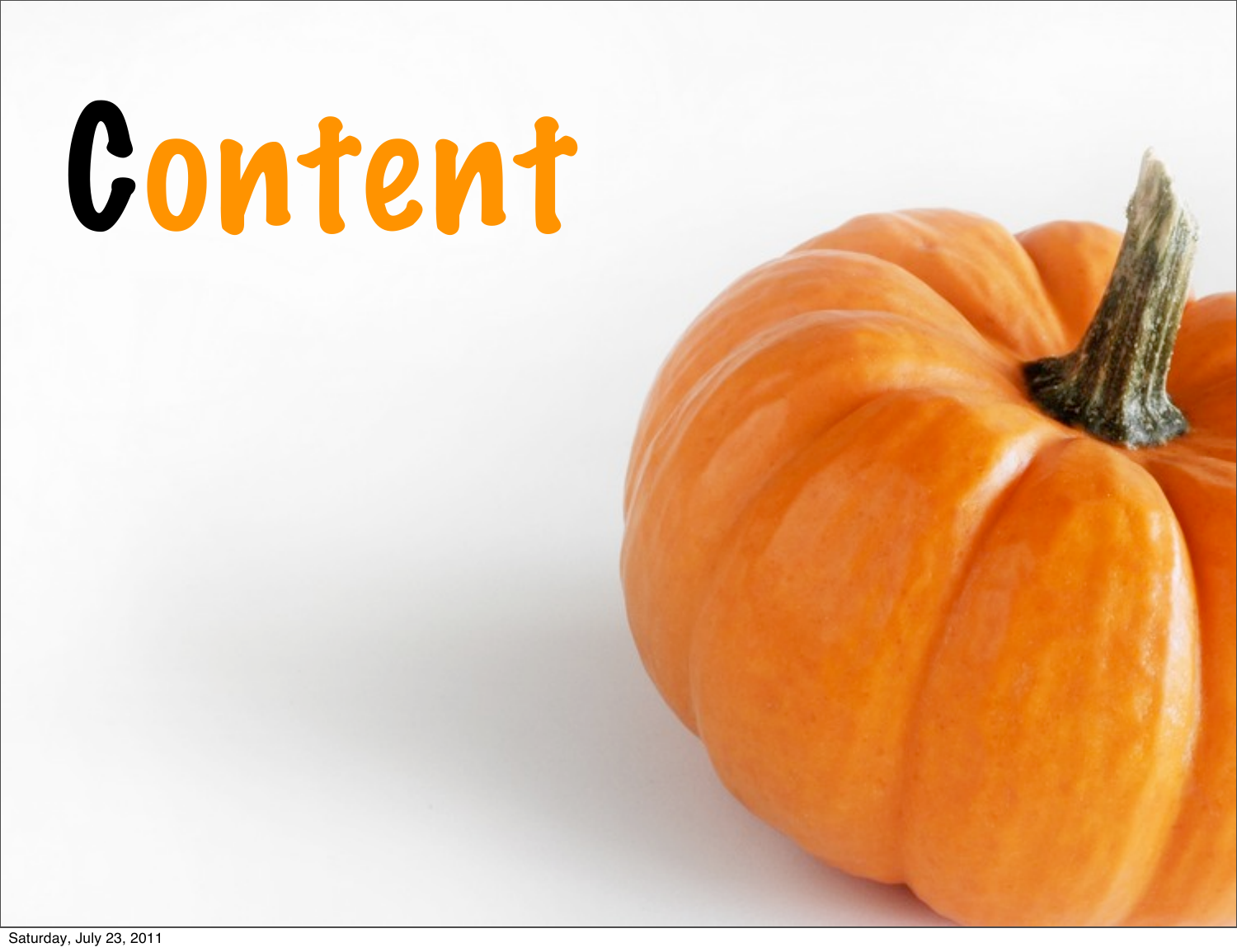# Construction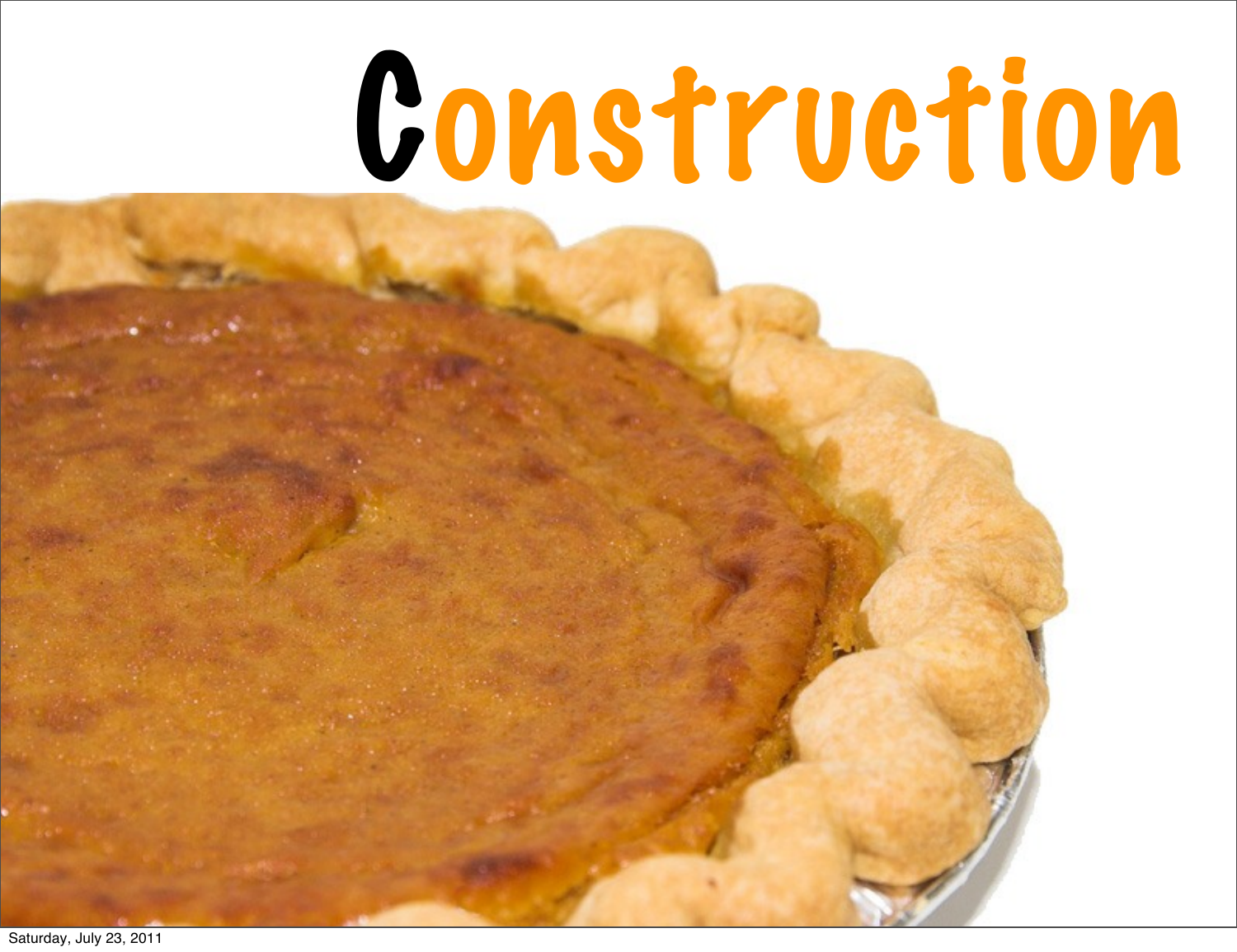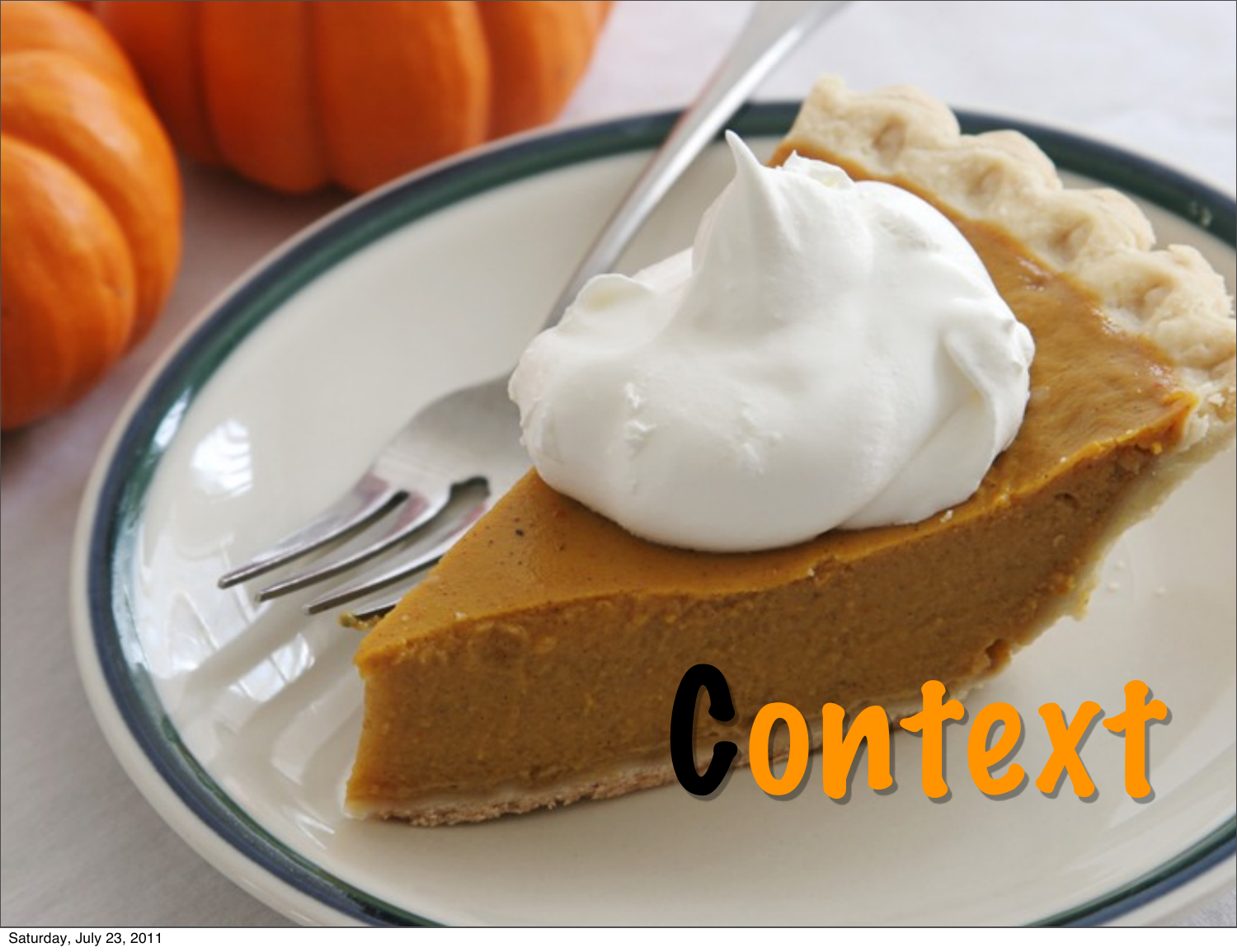

Saturday, July 23, 2011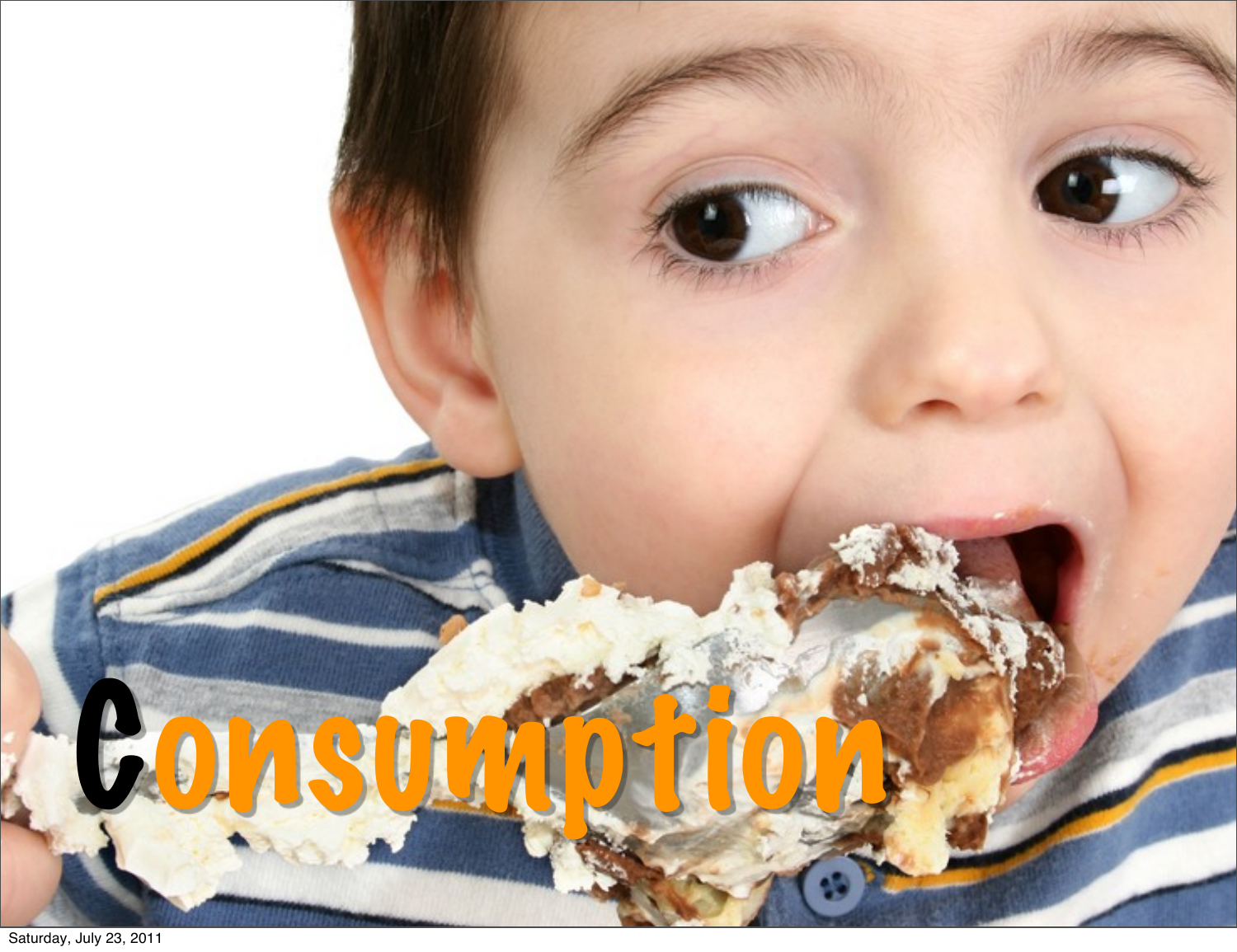## Content

### What data (variables) does the graph display? What non-data is present?

What is pumpkin lessence of the graphic) vs what is spice (useful additional info)?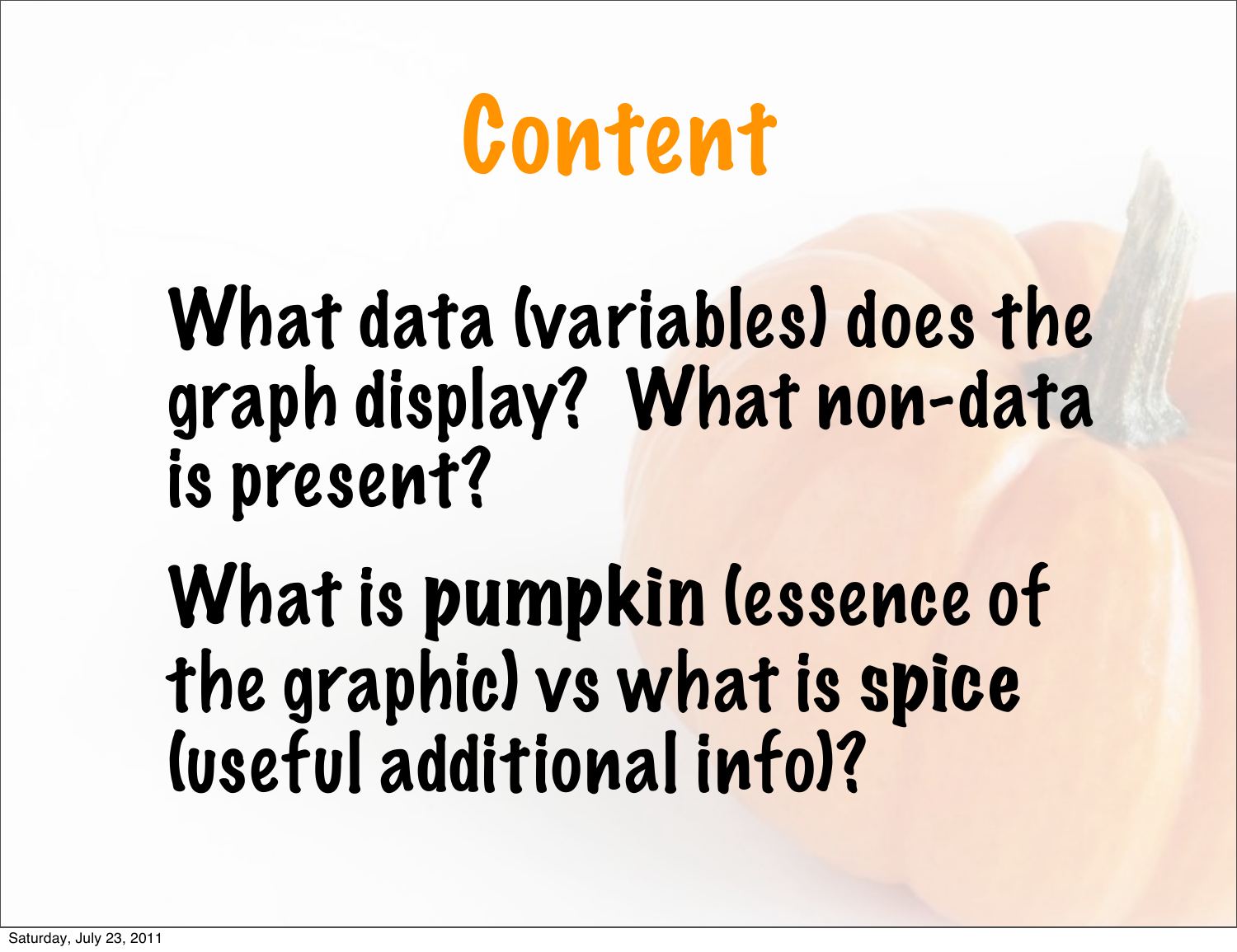

### Identify the data and nondata on "Napoleon's march" and "Building an electoral victory".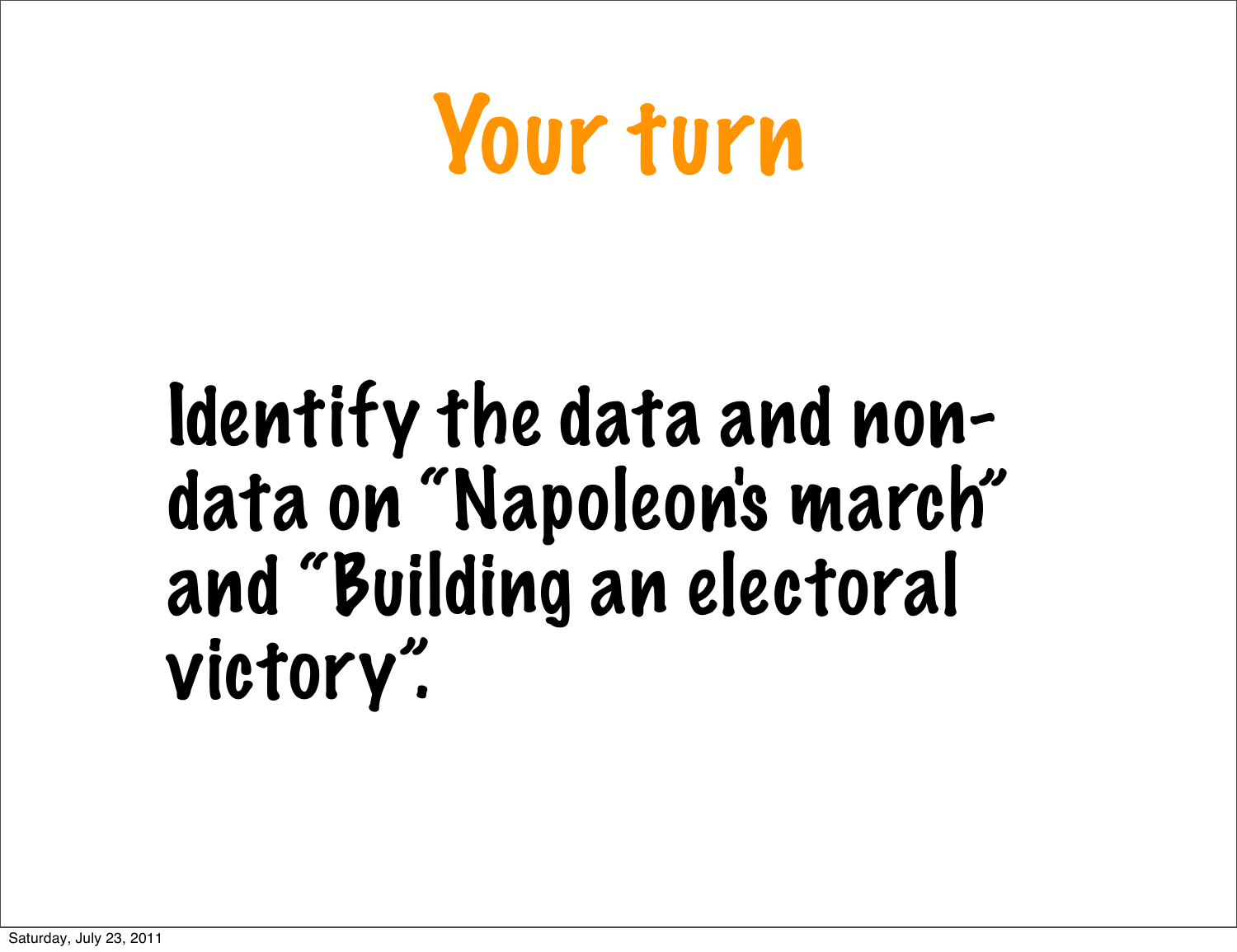

#### Minard's march: (top) latitude, longitude, number of troops, direction, branch, city name (bottom) latitude, temperature, date Building an electoral victory: state, number of electoral college votes,

winner, margin of victory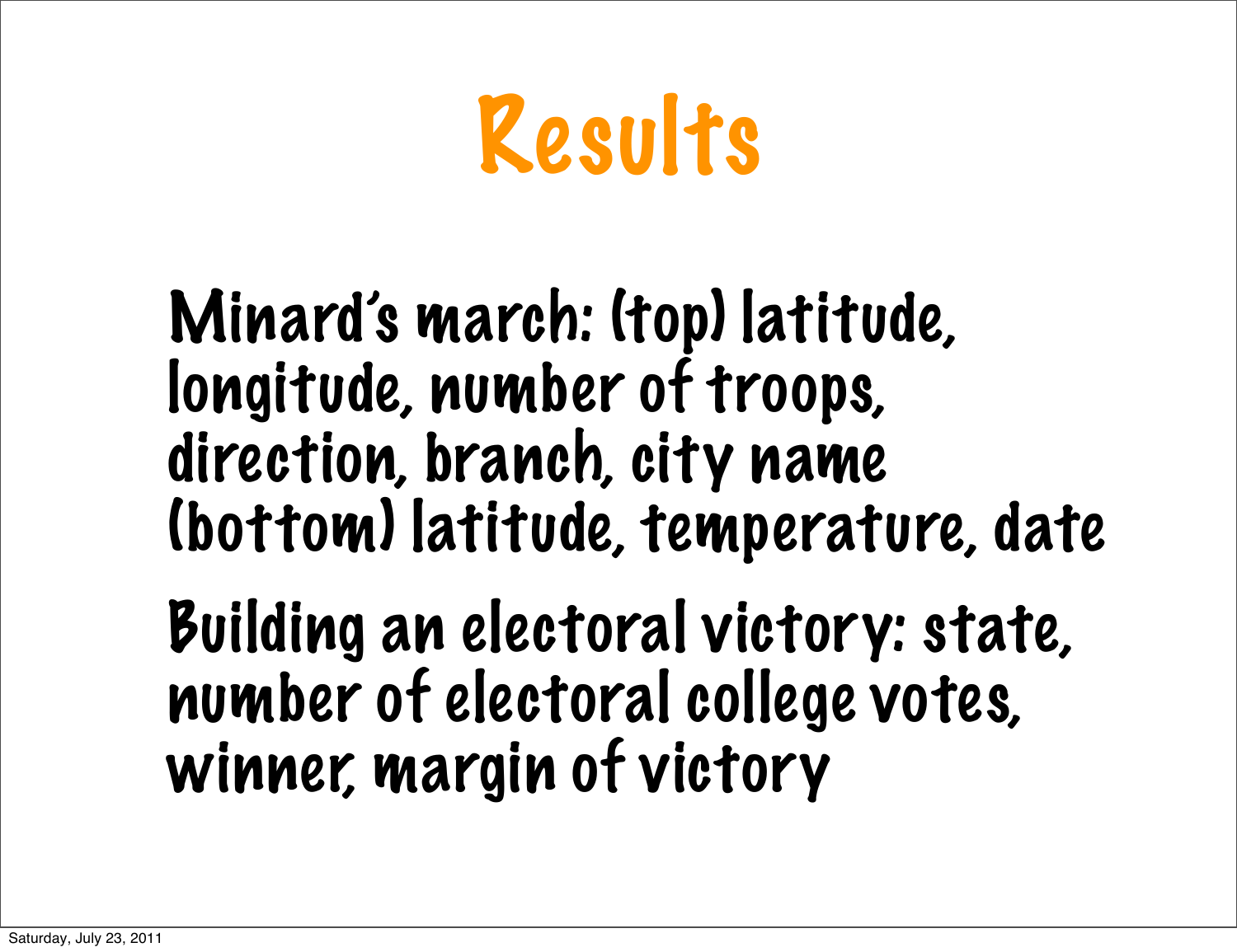## Construction

How many layers are on the plot? What data does each layer display? What sort of geometric object does it use? How are variables mapped to aesthetics?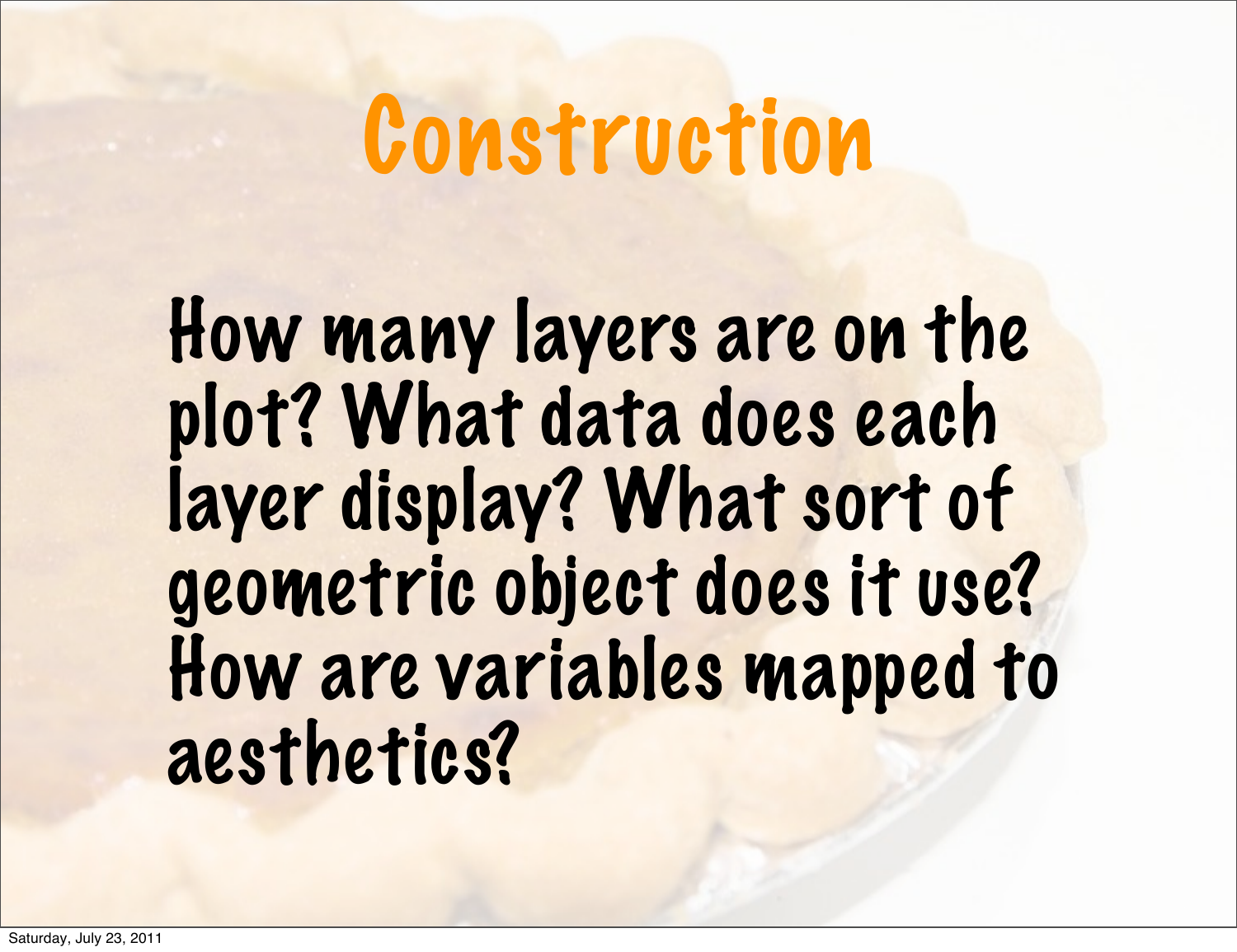

### Answer the following questions for "Napoleon's march" and "Flight delays":

How many layers are on the plot? What data does the layer display? How does it display it?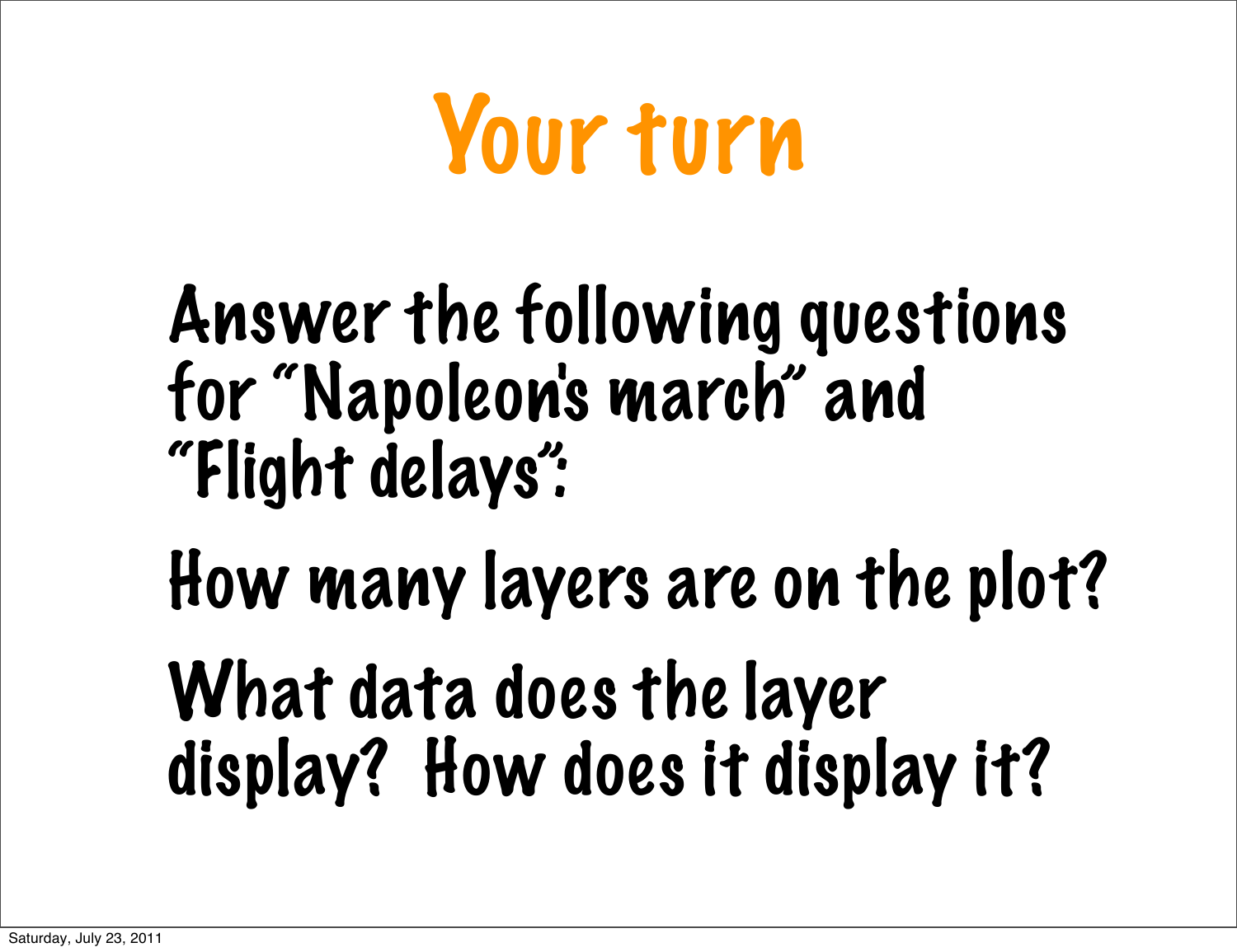

Napoleon's march: (top) (1) path plot with width mapped to number of troops, colour to direction, separate group for each branch (2) labels giving city names (bottom) (1) line plot with longitude on x-axis and temperature on y-axis (2) text labels giving dates

Flight delays: (1) white circles showing 100% cancellation, (2) outline of states, (3) points with size proportional to percent cancellations at each airport.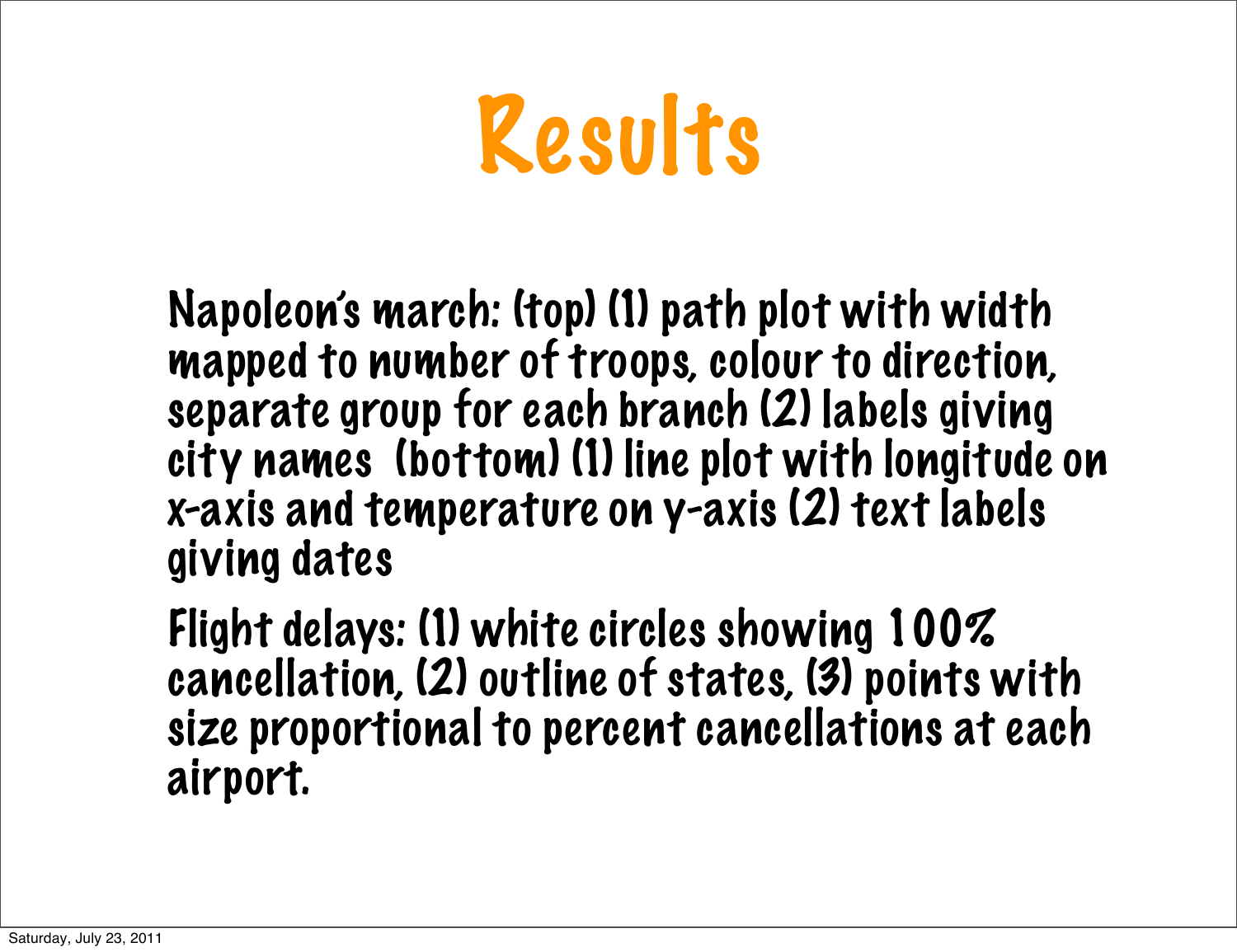### Can the explain composition of a graphic in words, but how do we create it?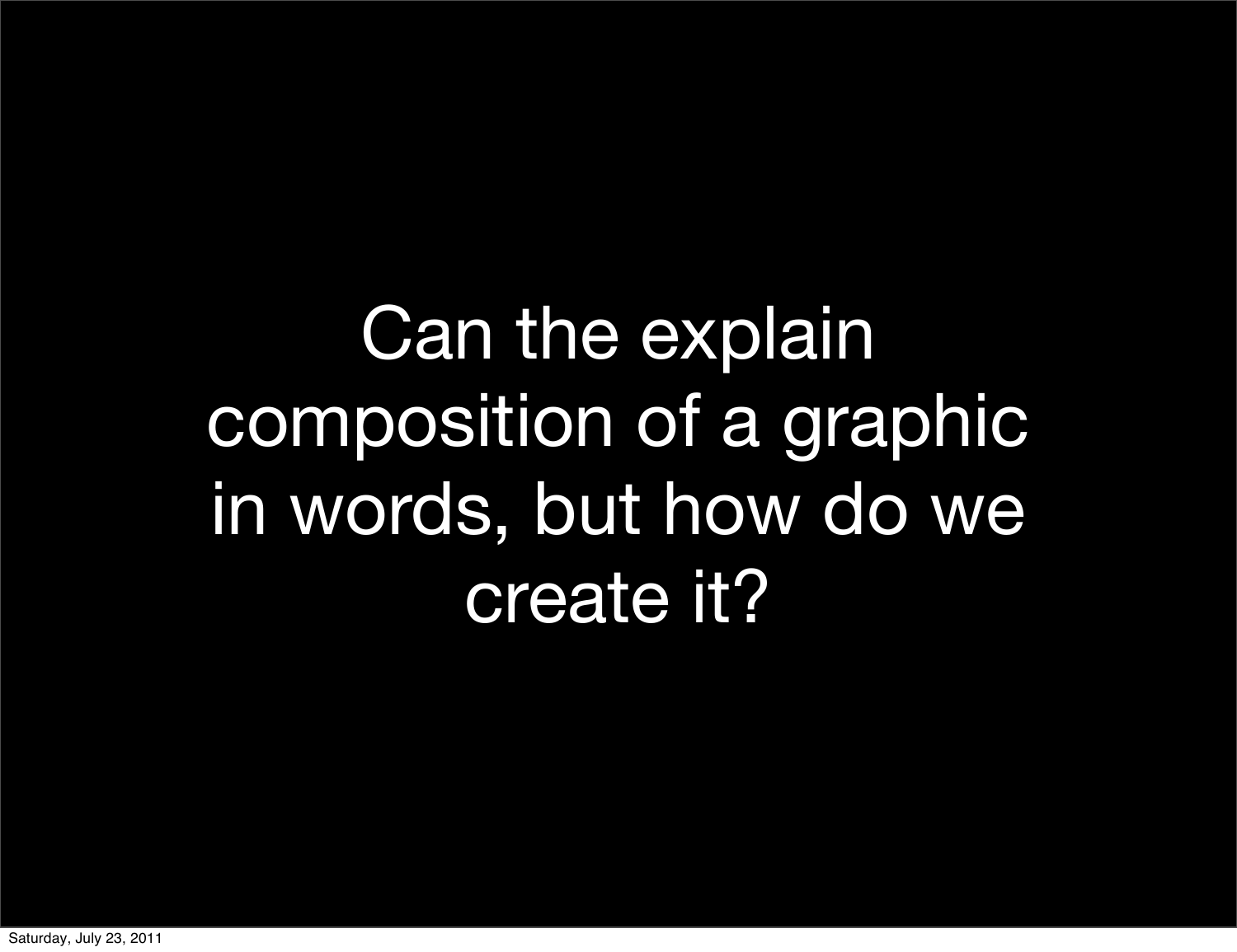

"If any number of magnitudes are each the same multiple of the same number of other magnitudes, then the sum is that multiple of the sum." *Euclid, ~300 BC*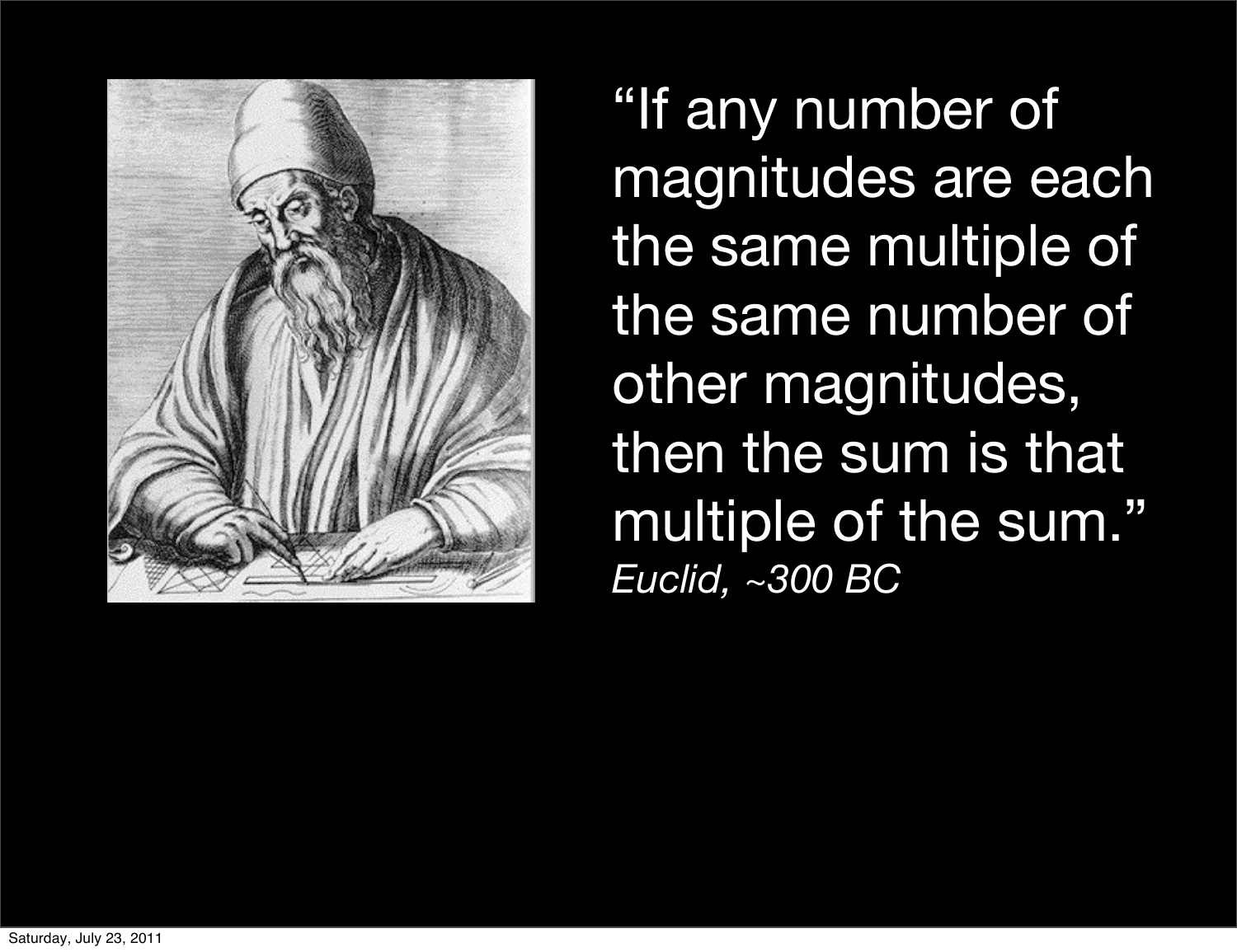

"If any number of magnitudes are each the same multiple of the same number of other magnitudes, then the sum is that multiple of the sum." *Euclid, ~300 BC*

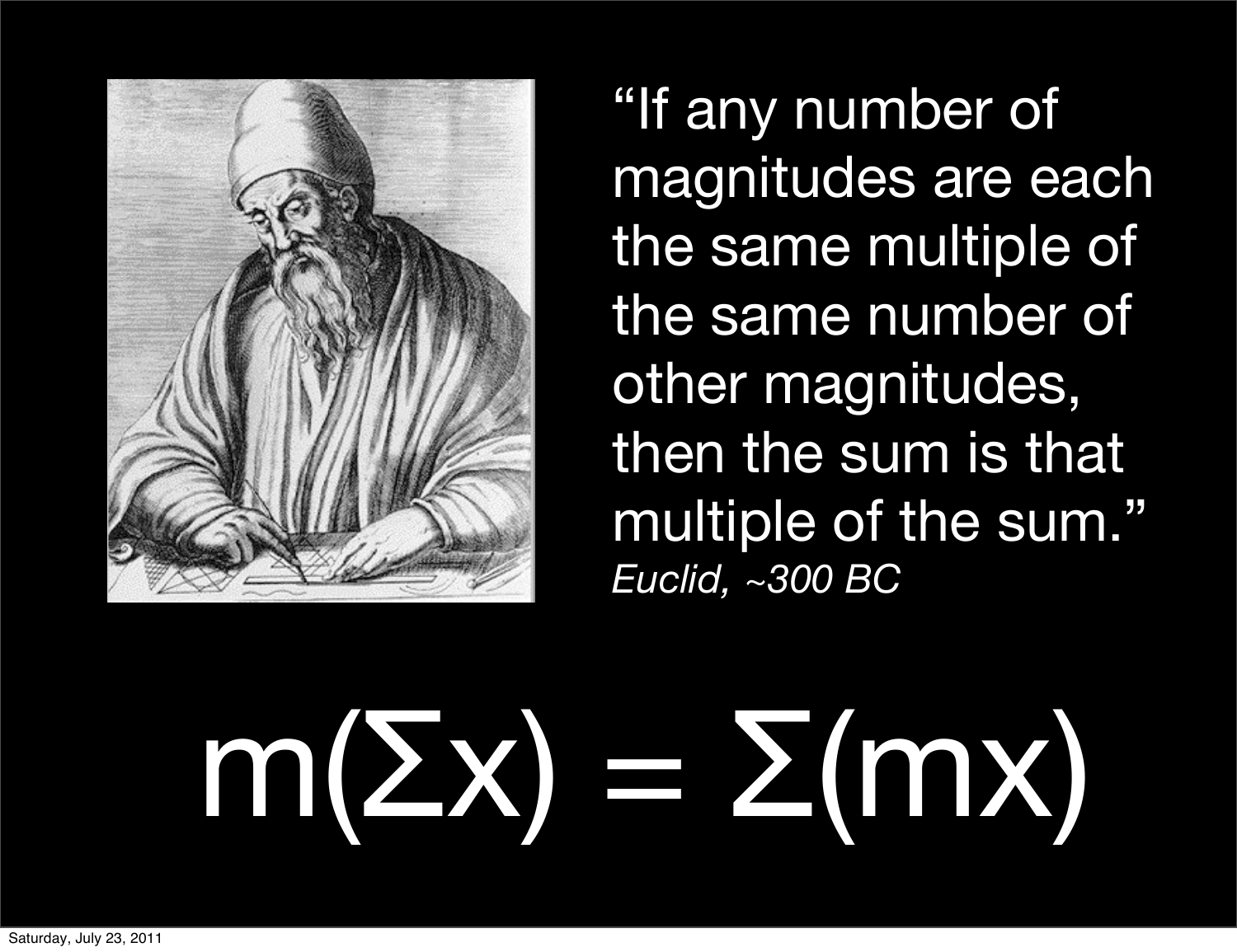## The grammar of graphics

An abstraction which makes it easier to create, understand and communicate graphics.

Developed by Leland Wilkinson, particularly in "The Grammar of Graphics" 1999/2005

ggplot2 adapts for use within R and builds to create "A Layered Grammar of Graphics" (in press, Journal of Computational and Graphical Statistics).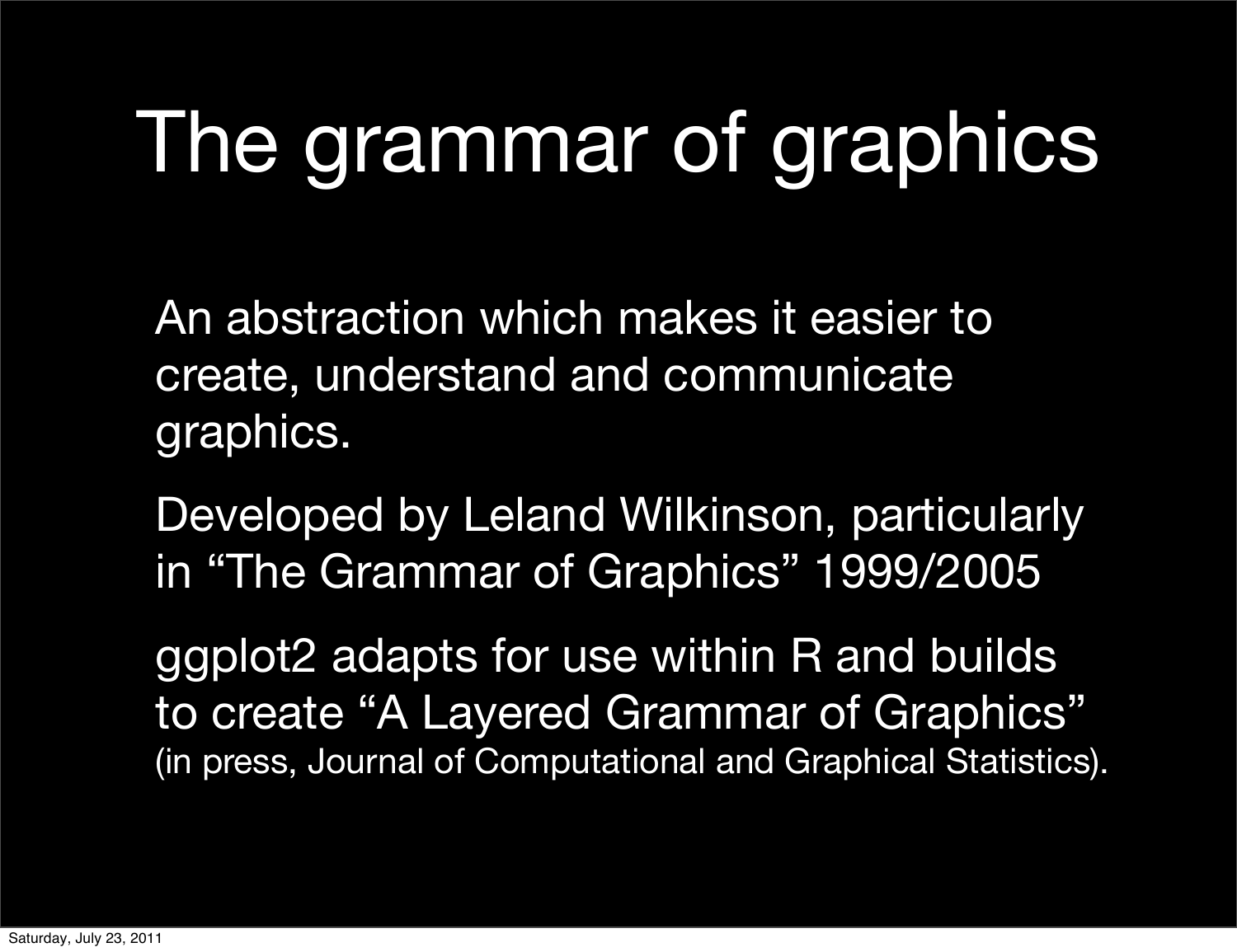## What is a layer?

- Data
- Mappings from variables to aesthetics (**aes**)
- A geometric object (**geom**)
- A statistical transformation (**stat**)
- A position adjustment (**position**)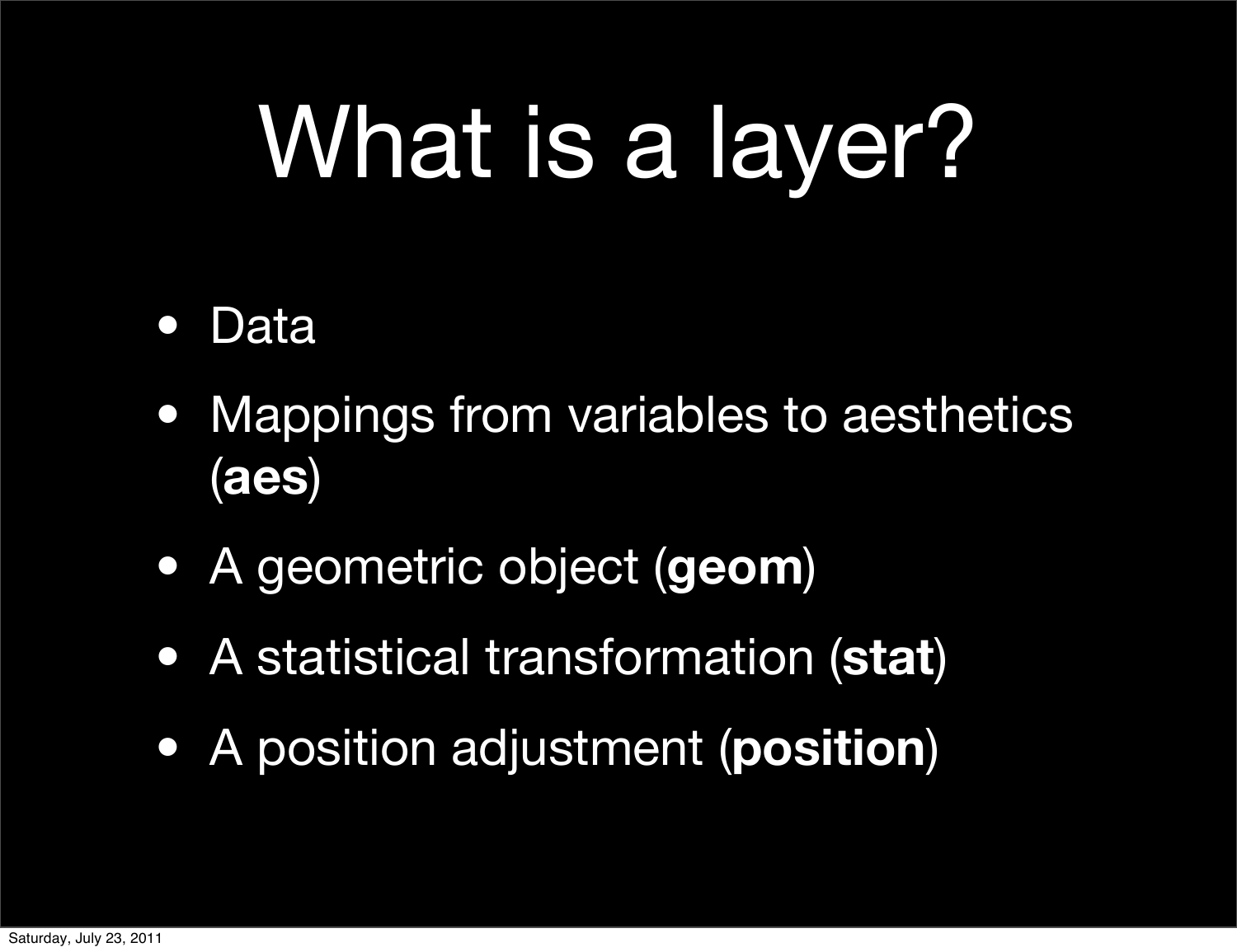layer(geom, stat, position, data, mapping, ...)

```
layer(
  data = mpg,mapping = aes(x = disp1, y = hwy),
  geom = "point", stat = "identity", 
   position = "identity"
)
layer(
   data = diamonds,
  mapping = aes(x = carat),
  geom = "bar",stat = "bin", position = "stack"
)
```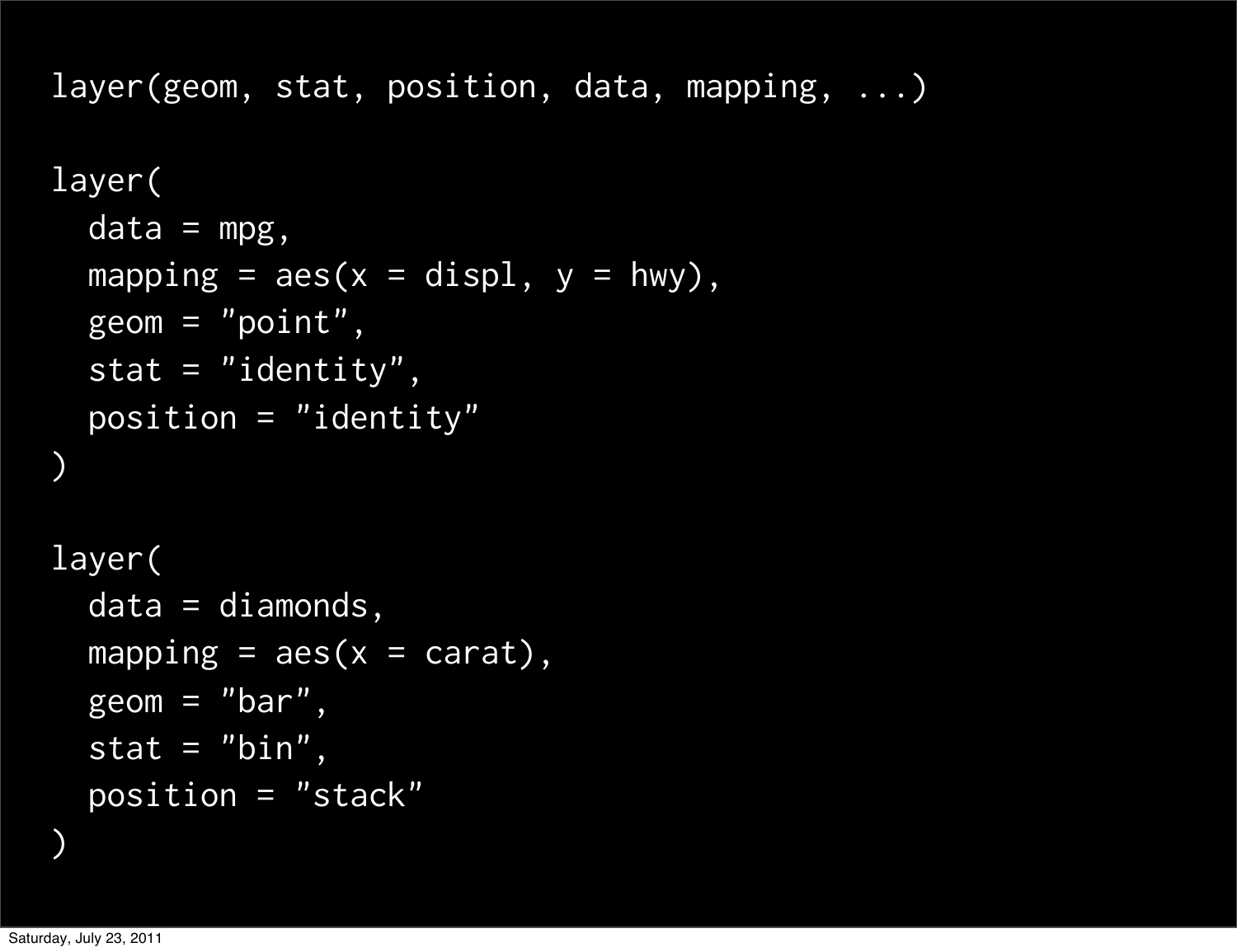```
# A lot of typing!
```

```
layer(
   data = mpg, 
  mapping = aes(x = displ, y = hwy),
   geom = "point", 
   stat = "identity", 
   position = "identity"
)
```
# Every geom has an associated default statistic # (and vice versa), and position adjustment.

```
geom_point(aes(displ, hwy), data = mpg)
geom_histogram(aes(displ), data = mpg)
```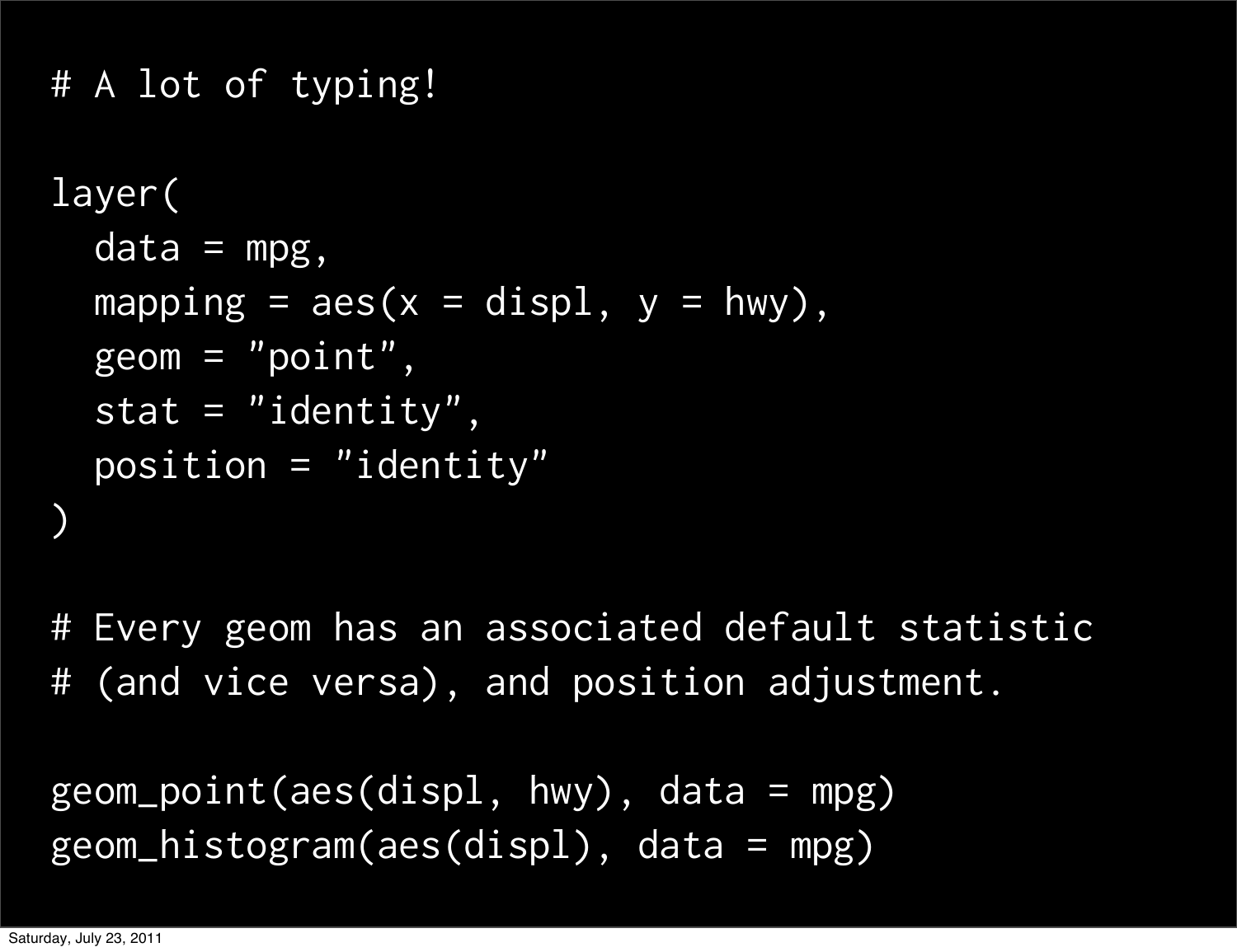```
# To actually create the plot
ggplot() + 
   geom_point(aes(displ, hwy), data = mpg)
```

```
ggplot() + 
   geom_histogram(aes(carat), data = diamonds)
```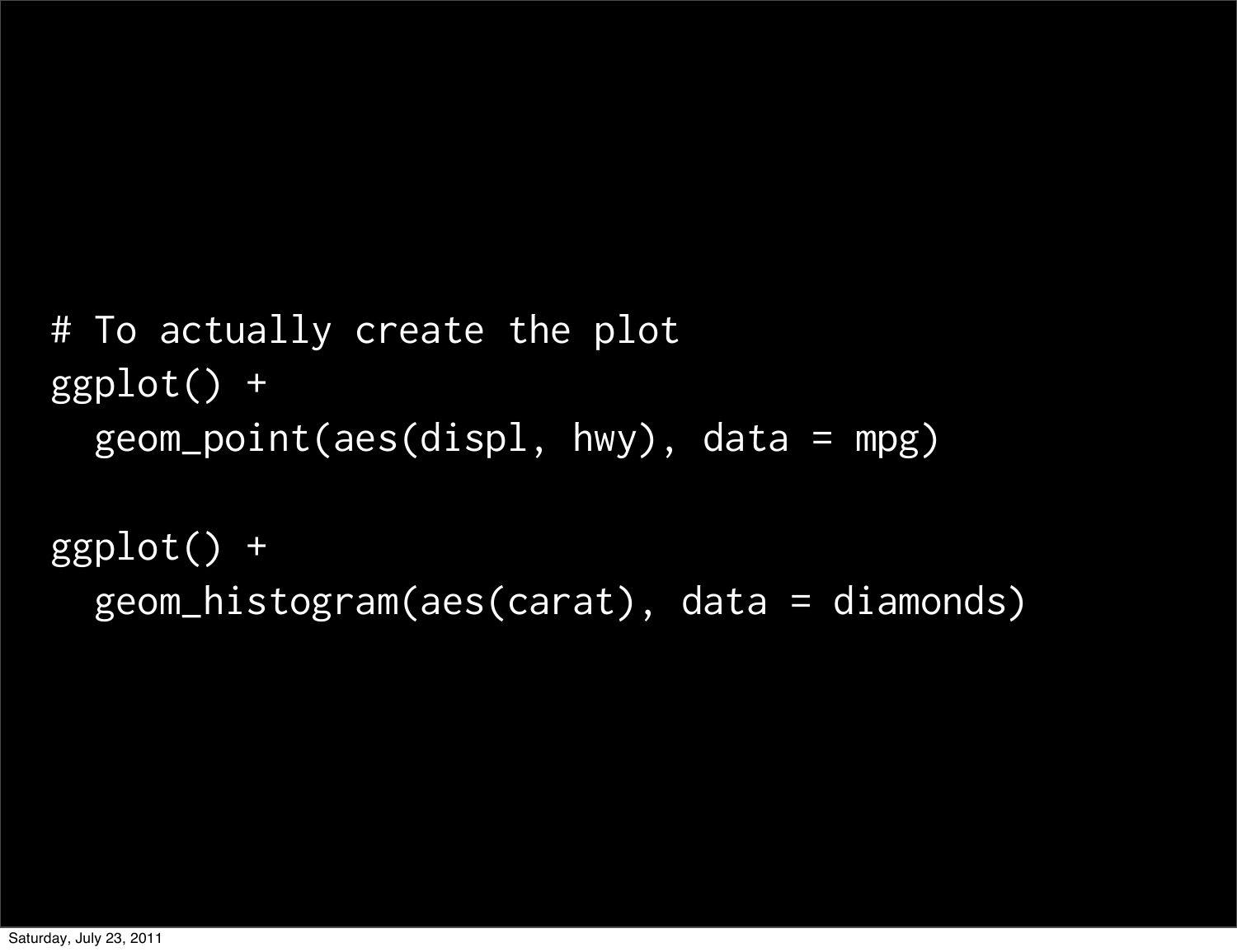```
# Multiple layers
ggplot() + 
  geom\_point(aes(disp1, hwy), data = mpg) + geom_smooth(aes(displ, hwy), data = mpg)
```

```
# Avoid redundancy:
ggplot(mpg, aes(displ, hwy)) + 
   geom_point() + 
   geom_smooth()
```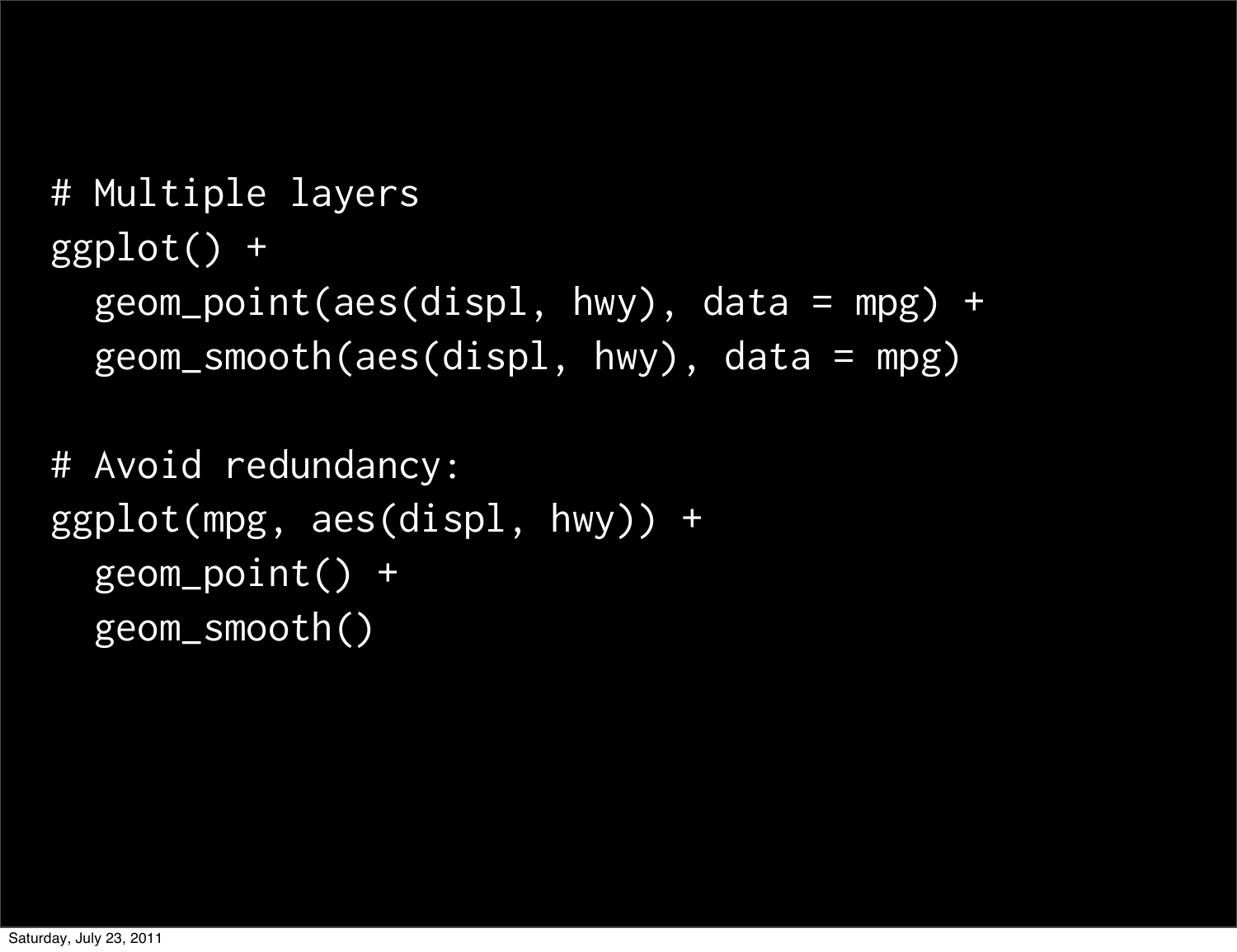```
# Different layers can have different aesthetics
ggplot(mpg, aes(displ, hwy)) + 
   geom_point(aes(colour = class)) + 
   geom_smooth()
```

```
ggplot(mpg, aes(displ, hwy)) + 
   geom_point(aes(colour = class)) + 
  geom\_smooth(aes(group = class), method = "lm",
    se = F)
```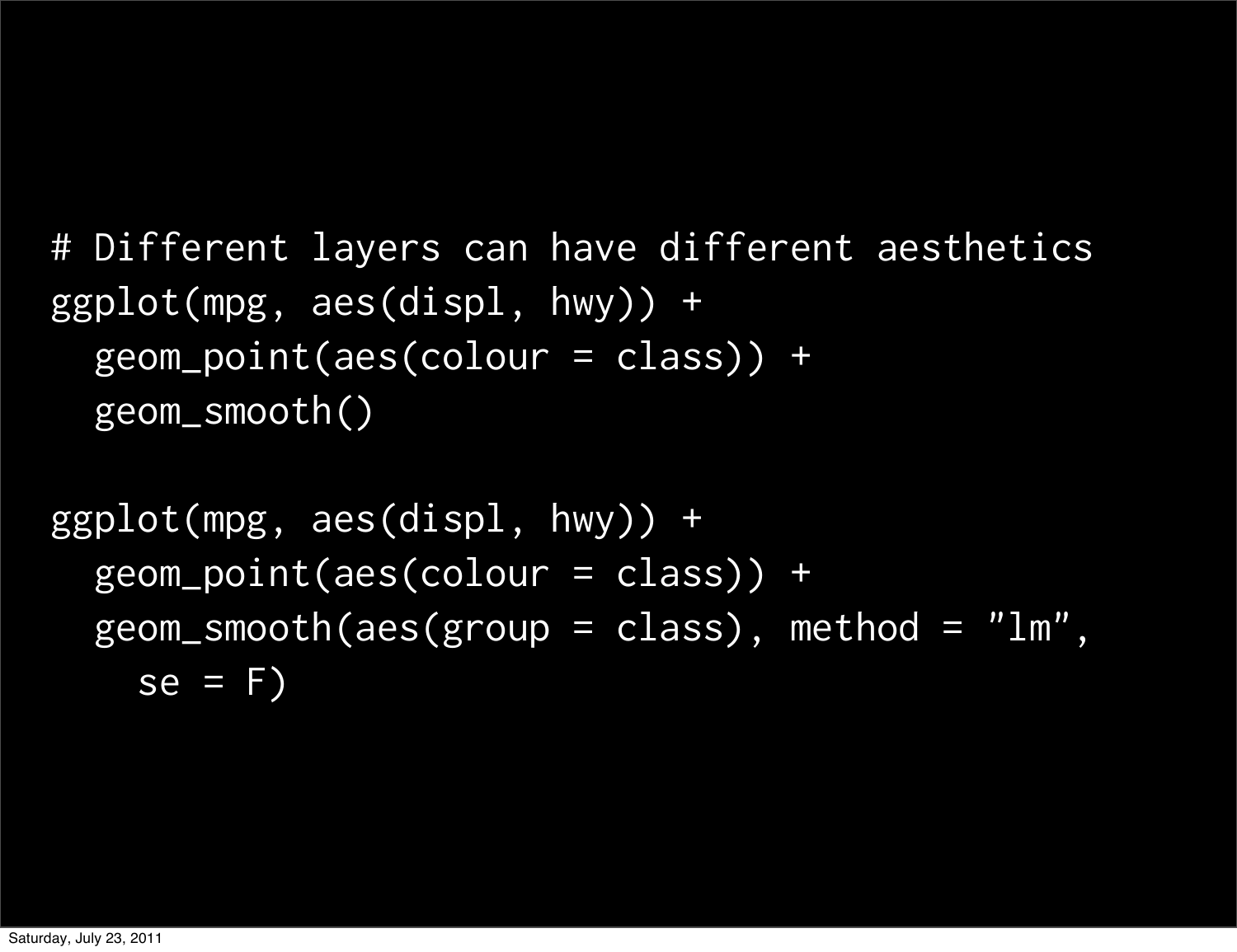### Your turn

Perform the same process for the flight delays data, and try and come up with the ggplot2 code that would create it.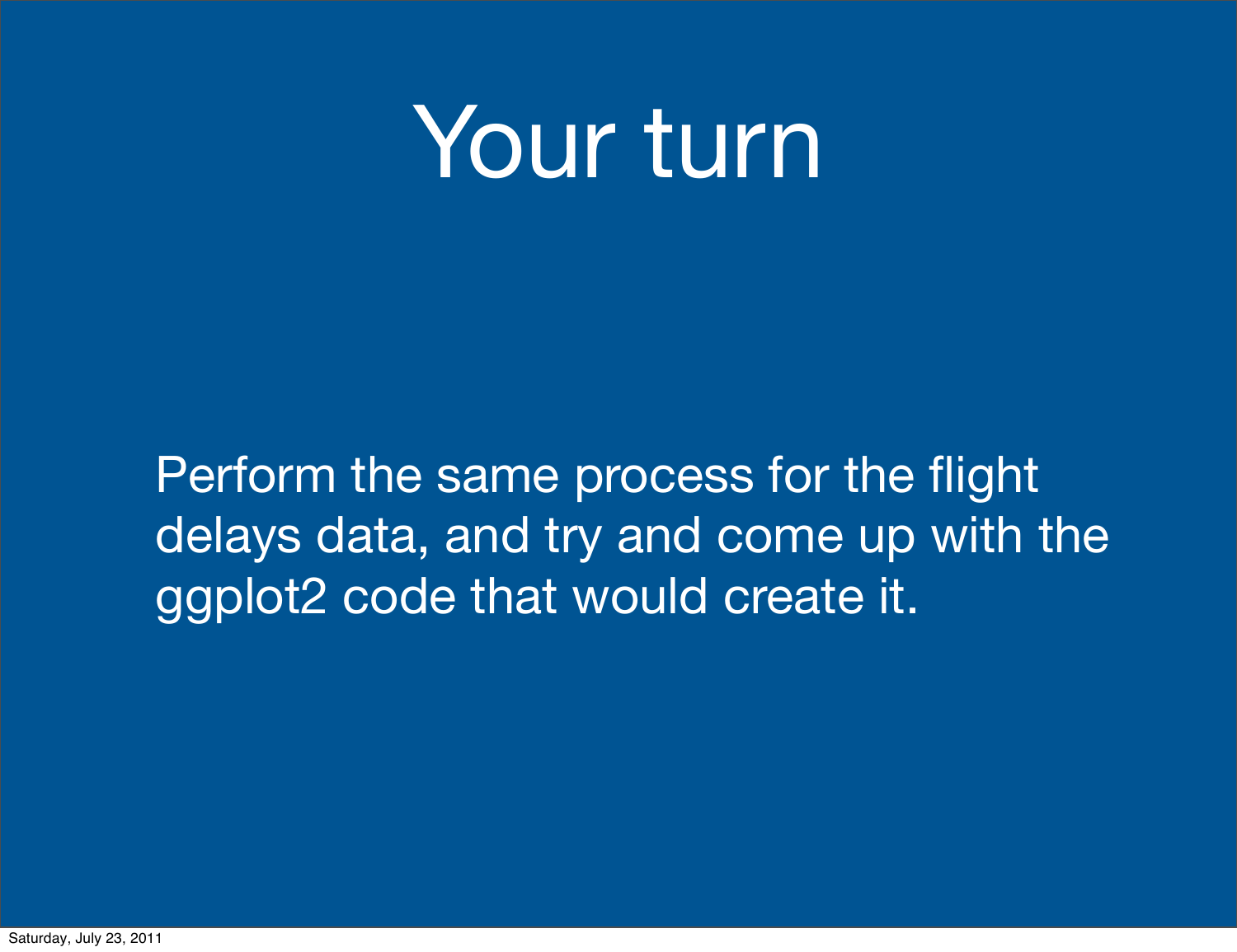usa <- map\_data("state")

```
ggplot(feb13, aes(long, lat)) + 
  geom\_point(aes(size = 1), colour = "white") + geom_polygon(aes(group = group), data = usa, 
    color = "grey70", fill = NA) + geom_point(aes(size = ncancelw / ntot), 
    colour = alpha("black", 1/2)
```

```
last_plot() + 
   scale_area("% cancelled", to = c(1, 8), 
    breaks = seq(0, 1, by = 0.2), limits = c(0, 1))scale_x_{continuous("", limits = c(-125, -67)),scale_y_{continuous("", limits = c(24, 50))
```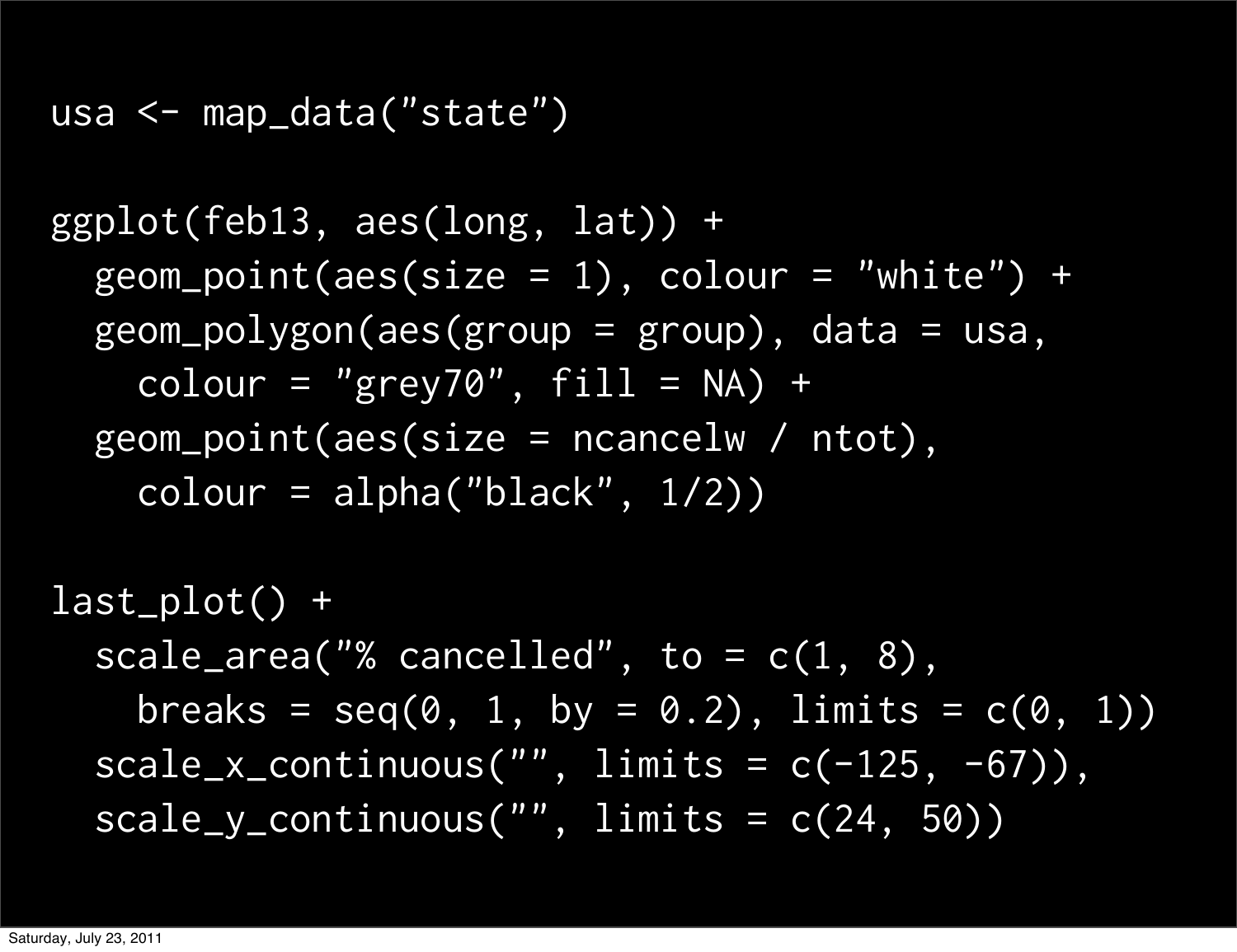## Back to Minard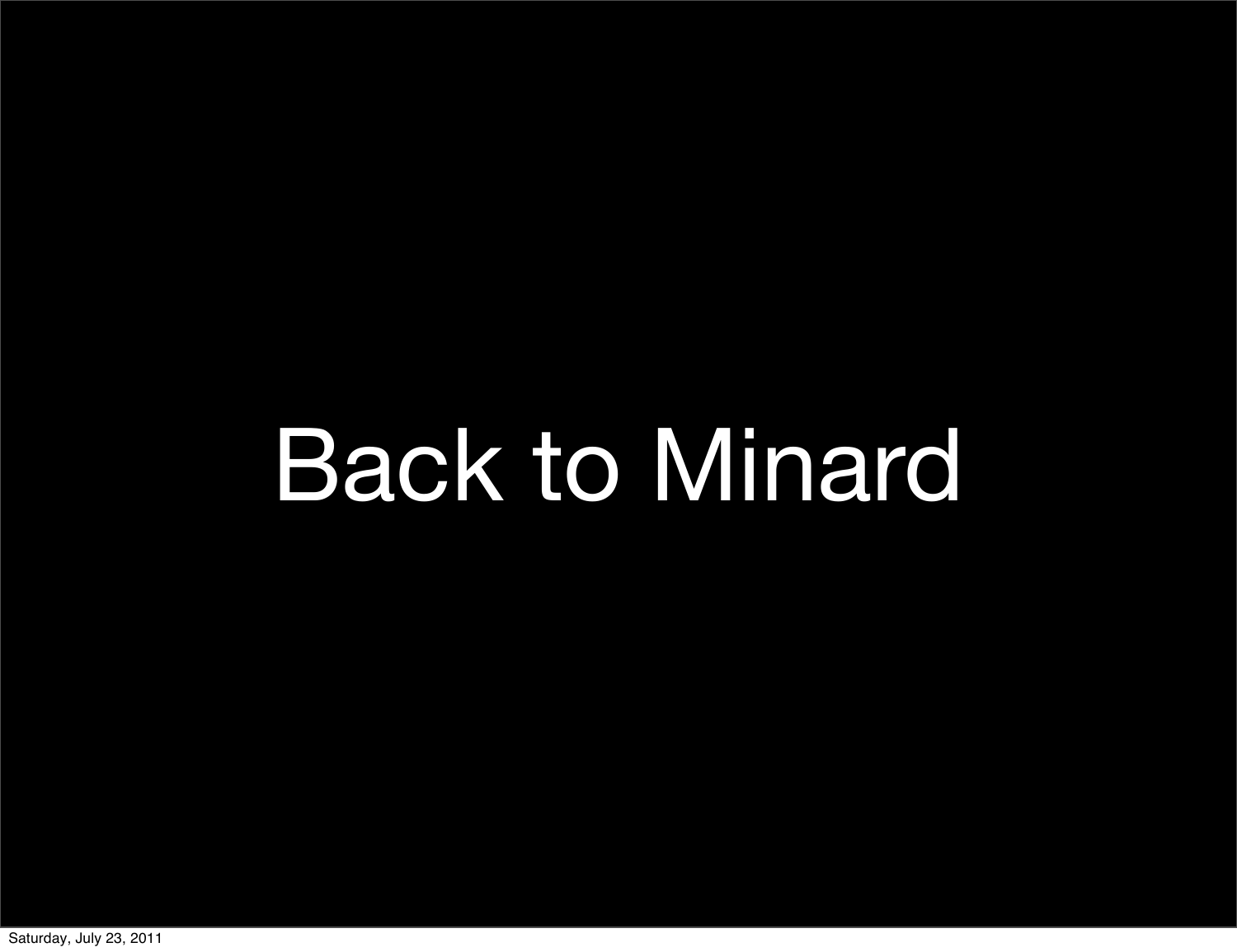```
troops <- read.csv("minard-troops.csv")
cities <- read.csv("minard-cities.csv")
```

```
ggplot(cities, aes(long, lat)) + 
   geom_path(aes(size = survivors, colour = direction, 
     group = interaction(group, direction)), data = troops) + 
  geom_text(aes(label = city), hjust = 0, vjust = 1, size = 4)
```

```
# Polish appearance
last_plot() + 
  scale_x_{continuous("", limits = c(24, 39)) + scale_y_continuous("") + 
   scale_colour_manual(values = c("grey50","red")) +
  scale_size(to = c(1, 10))
```